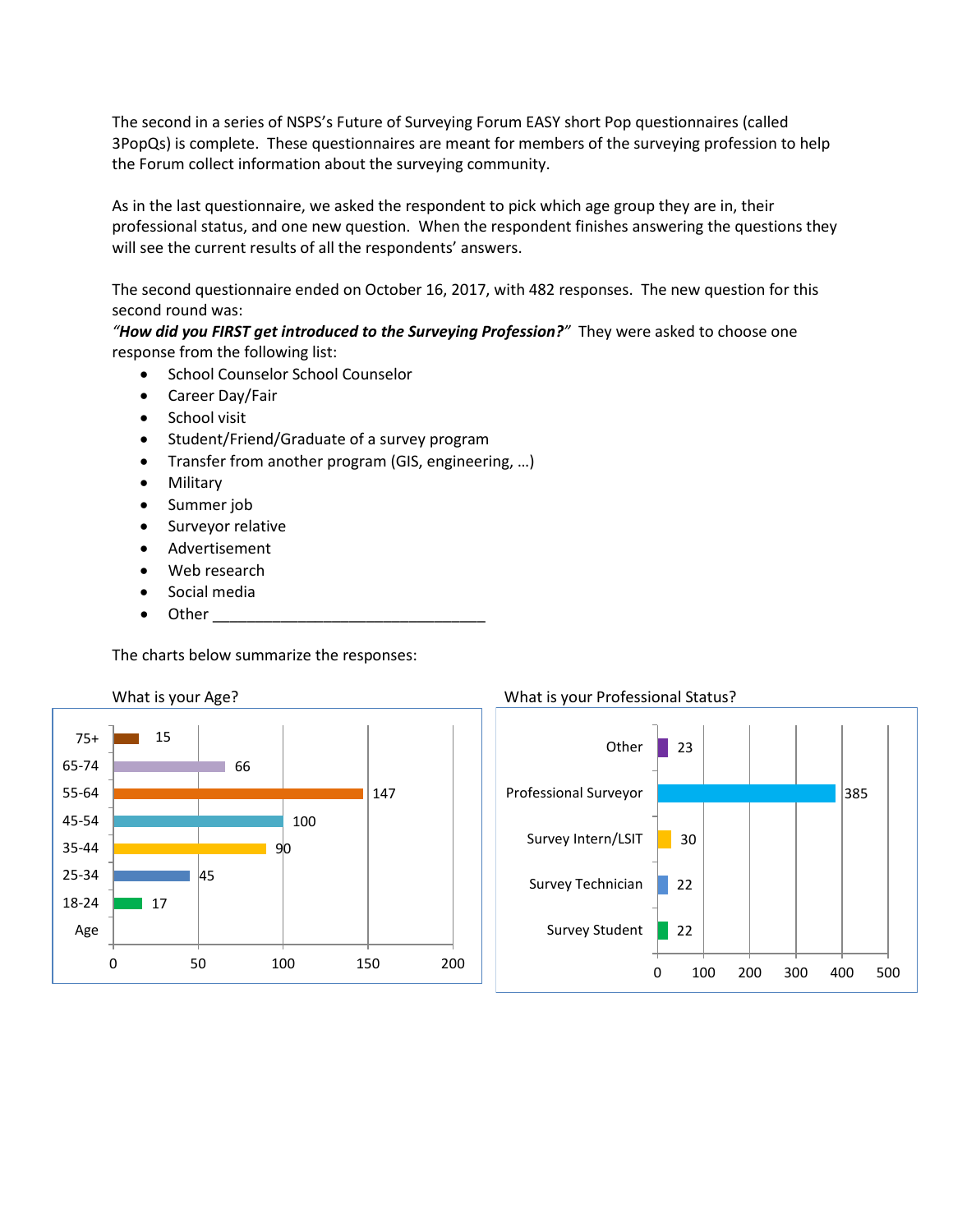

How did you FIRST get introduced to the Surveying Profession?

An interesting Age Group was the 25-34 year olds. There was a good mix of Professional Statuses, and reflects the early career group. Their responses show a mix of answers: